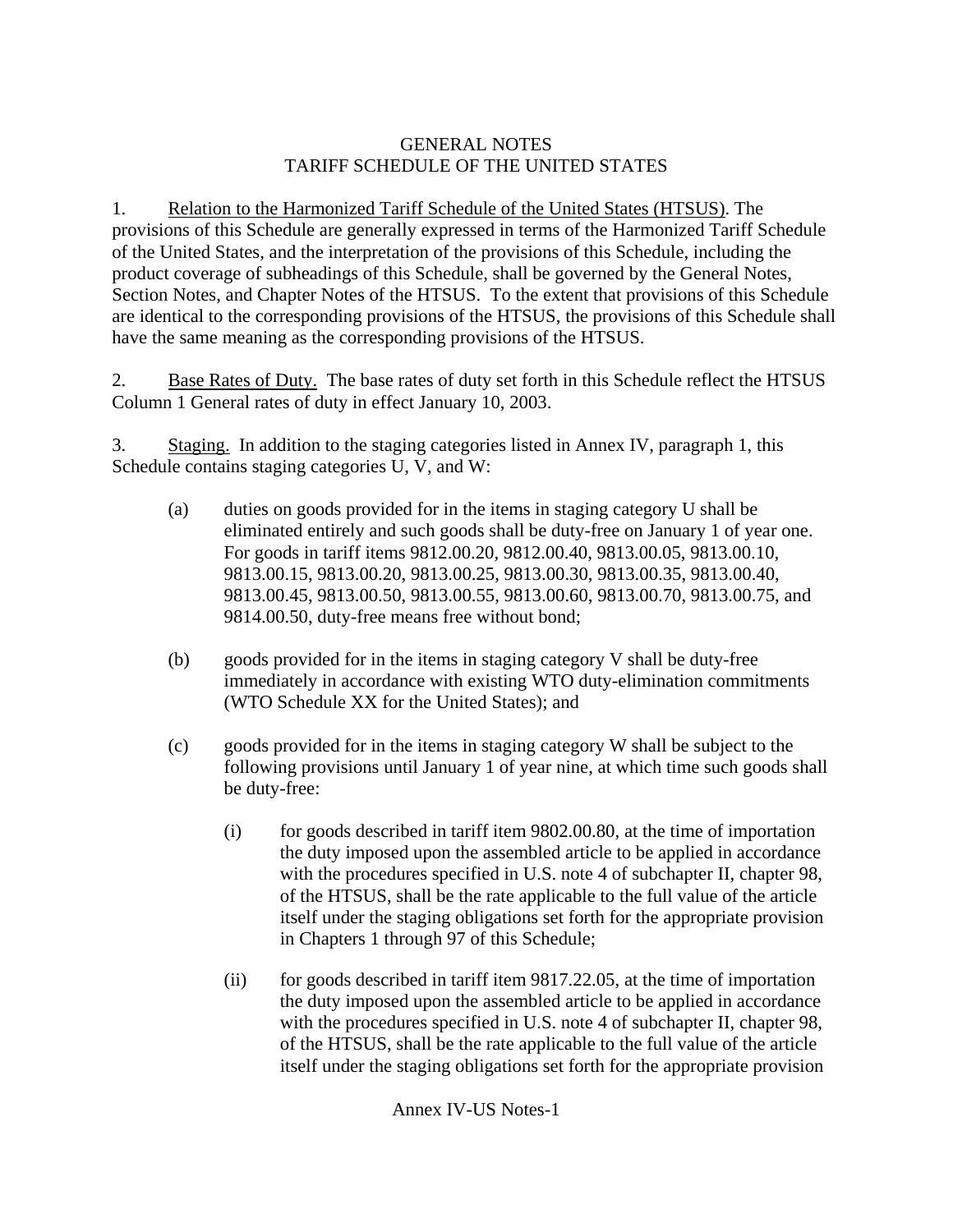in Chapters 1 through 97 of this Schedule; and

(iii) for goods described in tariff item 9817.61.01, at the time of importation the duty imposed upon the assembled article shall be the rate applicable to the full value of the article itself under the staging obligations set forth for the appropriate provision in Chapters 1 through 97 of this Schedule.

4. Originating goods of Morocco imported into the United States shall not be subject to any duties applied pursuant to Article 5 of the WTO Agreement on Agriculture.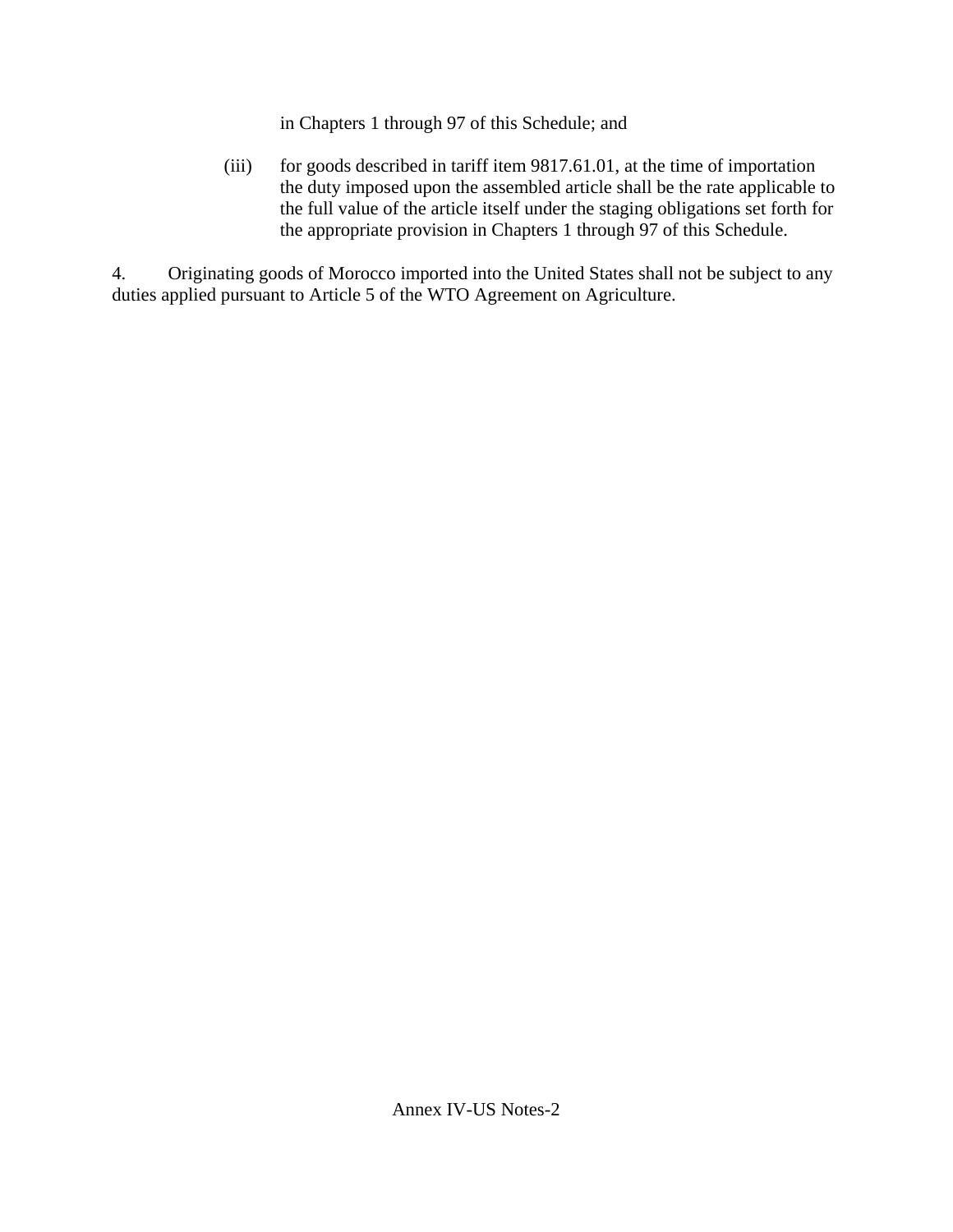## ANNEX 1

# *Relation to the Harmonized Tariff Schedule of the United States*

1. This Annex contains temporary modifications to the provisions of the HTSUS pursuant to this Agreement. Originating goods of Morocco included in the provisions of this Annex are subject to the rates of duty set out in this Annex in lieu of the rates of duty set out in Chapters 1 through 97 of the HTSUS. Notwithstanding tariff-rate quota provisions provided for elsewhere in the HTSUS, originating goods of Morocco shall be permitted entry into the United States according to the provisions of this Annex. Furthermore, any quantity of goods provided for Morocco under a tariff-rate quota provided in this Annex shall not be counted toward any tariffrate quota provided for such goods elsewhere in the HTSUS.

*Beef* 

2. (a) The aggregate quantity of goods entered under the provisions listed in subparagraph (c) shall be free of duty in any calendar year specified herein, and shall not exceed the quantity specified below for each such year:

| Year           | Quantity    |  |
|----------------|-------------|--|
|                | (Kilograms) |  |
| $\mathbf{1}$   | 15,000      |  |
| $\overline{2}$ | 15,600      |  |
| 3              | 16,224      |  |
| $\overline{4}$ | 16,873      |  |
| 5              | 17,548      |  |
| 6              | 18,250      |  |
| $\overline{7}$ | 18,980      |  |
| 8              | 19,739      |  |
| 9              | 20,529      |  |
| 10             | 21,350      |  |
| 11             | 22,204      |  |
| 12             | 23,092      |  |
| 13             | 24,015      |  |
| 14             | 24,976      |  |
| 15             | unlimited   |  |
|                |             |  |

The quantities shall enter on a first-come, first-served basis.

(b) Duties on goods entered in aggregate quantities in excess of the quantities listed in subparagraph (a) shall be removed in accordance with the provisions of staging category J in Annex IV (Tariff Elimination), paragraph 1(j).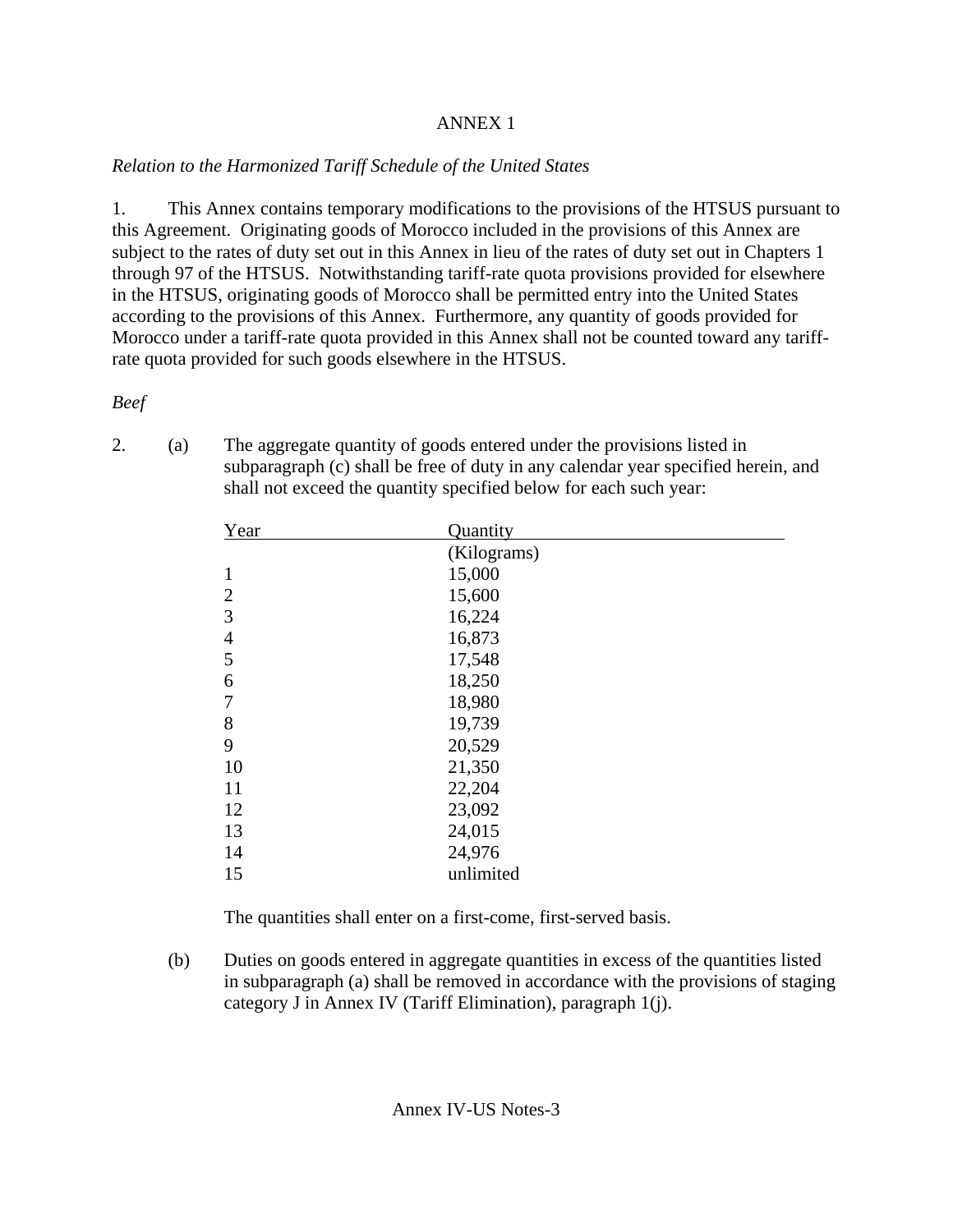(c) Subparagraphs (a) and (b) apply to the following Table 1 provisions: AG02011050, AG02012080, AG02013080, AG02021050, AG02022080, and AG02023080.

## *Liquid Dairy*

3. (a) The aggregate quantity of goods entered under the provisions listed in subparagraph (c) shall be free of duty in any calendar year specified herein, and shall not exceed the quantity specified below for each such year:

| Year           | Quantity  |
|----------------|-----------|
|                | (Liters)  |
| $\mathbf{1}$   | 1,500     |
| $\overline{2}$ | 1,560     |
| 3              | 1,622     |
| $\overline{4}$ | 1,687     |
| 5              | 1,755     |
| 6              | 1,825     |
| $\overline{7}$ | 1,898     |
| 8              | 1,974     |
| 9              | 2,053     |
| 10             | 2,135     |
| 11             | 2,220     |
| 12             | 2,309     |
| 13             | 2,402     |
| 14             | 2,498     |
| 15             | unlimited |

The quantities shall enter on a first-come, first-served basis.

- (b) Duties on goods entered in aggregate quantities in excess of the quantities listed in subparagraph (a) shall be removed in accordance with the provisions of staging category J in Annex IV (Tariff Elimination), paragraph 1(j).
- (c) Subparagraphs (a) and (b) apply to the following Table 1 provisions: AG04013025, AG04039016, and AG21050020.

# *Cheese*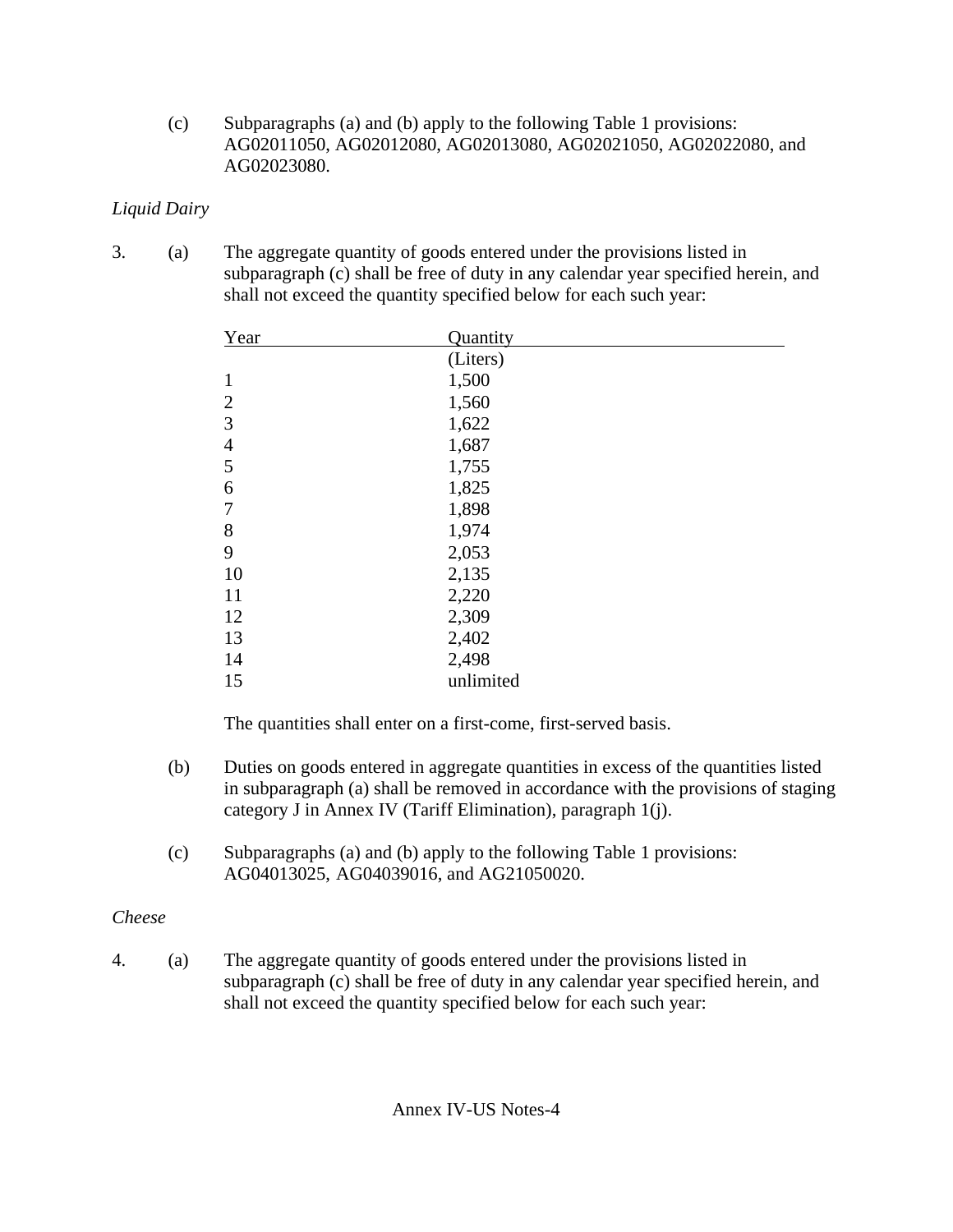| Year           | Quantity    |
|----------------|-------------|
|                | (Kilograms) |
| $\mathbf{1}$   | 30,000      |
| $\overline{2}$ | 31,200      |
| 3              | 32,448      |
| $\overline{4}$ | 33,746      |
| 5              | 35,096      |
| 6              | 36,500      |
| $\overline{7}$ | 37,960      |
| 8              | 39,478      |
| 9              | 41,057      |
| 10             | 42,699      |
| 11             | 44,407      |
| 12             | 46,184      |
| 13             | 48,031      |
| 14             | 49,952      |
| 15             | unlimited   |

- (b) Duties on goods entered in aggregate quantities in excess of the quantities listed in subparagraph (a) shall be removed in accordance with the provisions of staging category J in Annex IV (Tariff Elimination), paragraph 1(j).
- (c) Subparagraphs (a) and (b) apply to the following Table 1 provisions: AG04061008, AG04061018, AG04061028, AG04061038, AG04061048, AG04061058, AG04061068, AG04061078, AG04061088, AG04062028, AG04062033, AG04062039, AG04062048, AG04062053, AG04062063, AG04062067, AG04062071, AG04062075, AG04062079, AG04062083, AG04062087, AG04062091, AG04063018, AG04063028, AG04063038, AG04063048, AG04063053, AG04063063, AG04063067, AG04063071, AG04063075, AG04063079, AG04063083, AG04063087, AG04063091, AG04064070, AG04069012, AG04069018, AG04069032, AG04069037, AG04069042, AG04069048, AG04069054, AG04069068, AG04069074, AG04069078, AG04069084, AG04069088, AG04069092, AG04069094, AG04069097, and AG19019036.

# *Milk Powder*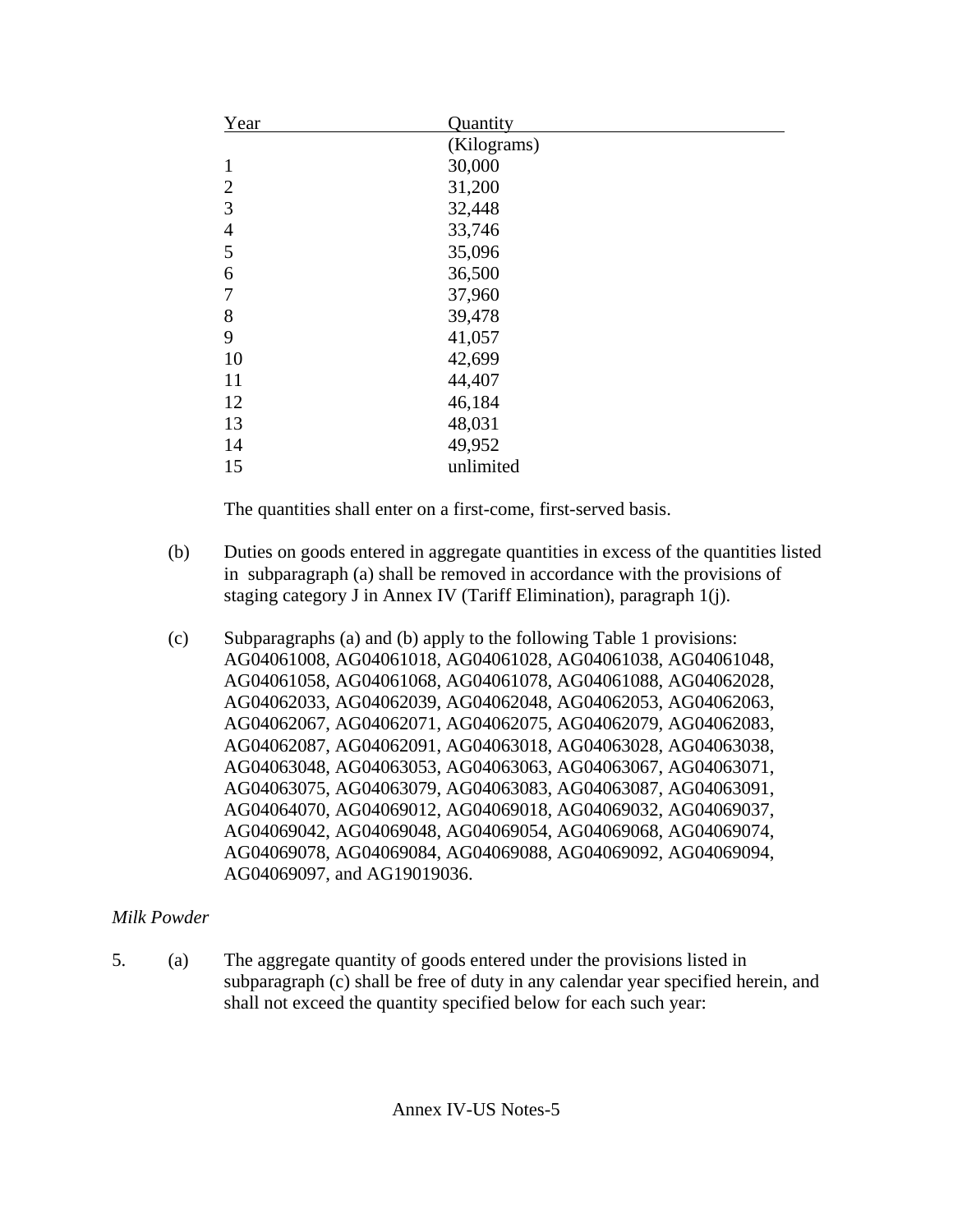| Year           | Quantity    |  |
|----------------|-------------|--|
|                | (Kilograms) |  |
| $\mathbf{1}$   | 10,000      |  |
| $\overline{2}$ | 10,400      |  |
| $\mathfrak{Z}$ | 10,816      |  |
| $\overline{4}$ | 11,249      |  |
| 5              | 11,699      |  |
| 6              | 12,167      |  |
| $\overline{7}$ | 12,653      |  |
| $8\,$          | 13,159      |  |
| 9              | 13,686      |  |
| 10             | 14,233      |  |
| 11             | 14,802      |  |
| 12             | 15,395      |  |
| 13             | 16,010      |  |
| 14             | 16,651      |  |
| 15             | unlimited   |  |

- (b) Duties on goods entered in aggregate quantities in excess of the quantities listed in subparagraph (a) shall be removed in accordance with the provisions of staging category J in Annex IV (Tariff Elimination), paragraph 1(j).
- (c) Subparagraphs (a) and (b) apply to the following Table 1 provisions: AG04021050, AG04022125, AG04022150, AG04039045, AG04039055, AG04041090, AG23099028, and AG23099048.

### *Butter*

| Year           | Quantity    |  |
|----------------|-------------|--|
|                | (Kilograms) |  |
|                | 10,000      |  |
| $\overline{2}$ | 10,400      |  |
| 3              | 10,816      |  |
| $\overline{4}$ | 11,249      |  |
| 5              | 11,699      |  |
| 6              | 12,167      |  |
| 7              | 12,653      |  |
| 8              | 13,159      |  |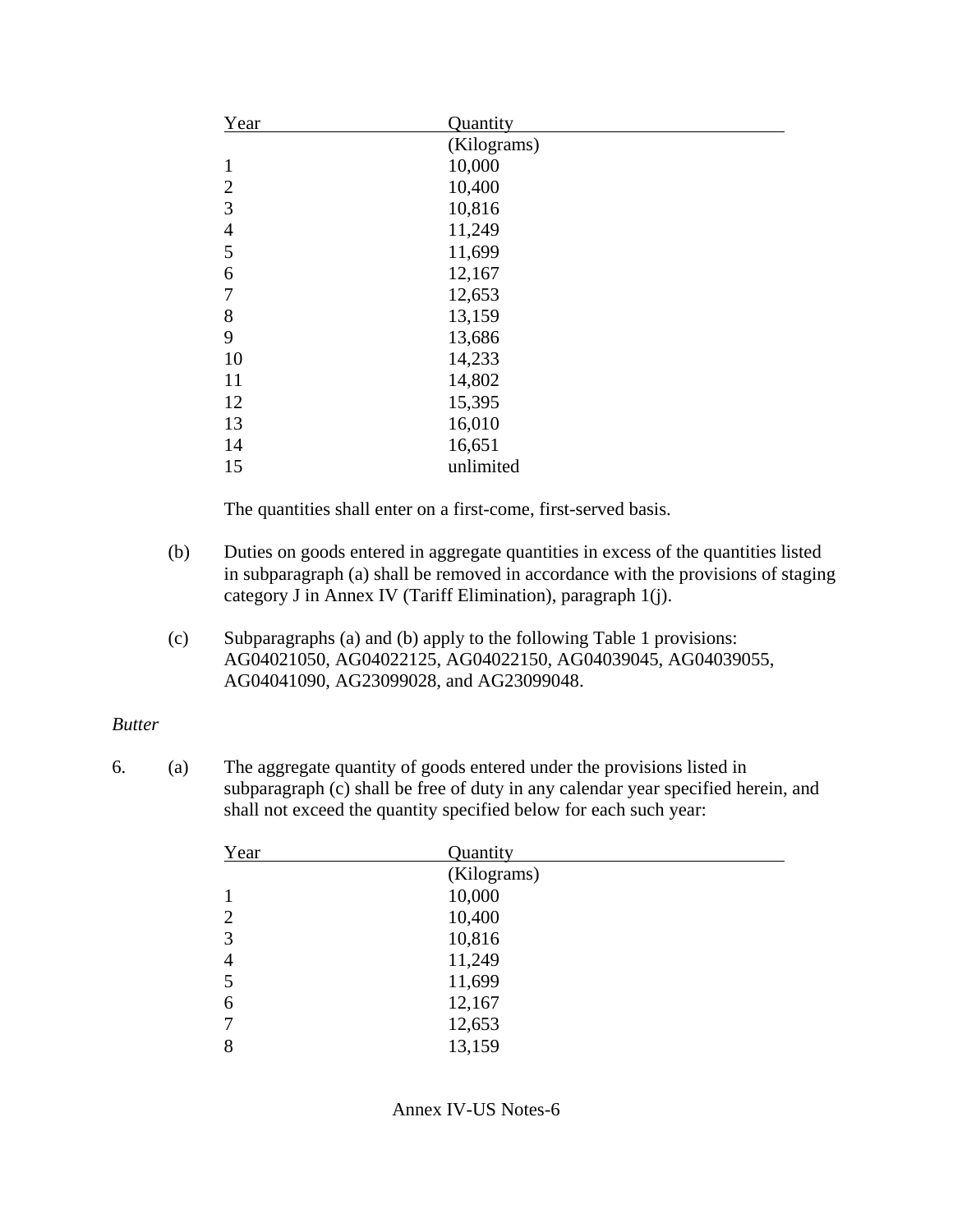| 9  | 13,686    |
|----|-----------|
| 10 | 14,233    |
| 11 | 14,802    |
| 12 | 15,395    |
| 13 | 16,010    |
| 14 | 16,651    |
| 15 | unlimited |

- (b) Duties on goods entered in aggregate quantities in excess of the quantities listed in subparagraph (a) shall be removed in accordance with the provisions of staging category J in Annex IV (Tariff Elimination), paragraph 1(j).
- (c) Subparagraphs (a) and (b) apply to the following Table 1 provisions: AG04013075, AG04022190, AG04039065, AG04039078, AG04051020, AG04052030, AG04059020, AG21069026, and AG21069036.

#### *Other Dairy Products*

7. (a) The aggregate quantity of goods entered under the provisions listed in subparagraph (c) shall be free of duty in any calendar year specified herein, and shall not exceed the quantity specified below for each such year:

| Year           | Quantity    |
|----------------|-------------|
|                | (Kilograms) |
| $\mathbf{1}$   | 15,000      |
| $\overline{2}$ | 15,600      |
| 3              | 16,224      |
| $\overline{4}$ | 16,873      |
| 5              | 17,548      |
| 6              | 18,250      |
| $\overline{7}$ | 18,980      |
| 8              | 19,739      |
| 9              | 20,529      |
| 10             | 21,350      |
| 11             | 22,204      |
| 12             | 23,092      |
| 13             | 24,015      |
| 14             | 24,976      |
| 15             | unlimited   |

The quantities shall enter on a first-come, first-served basis.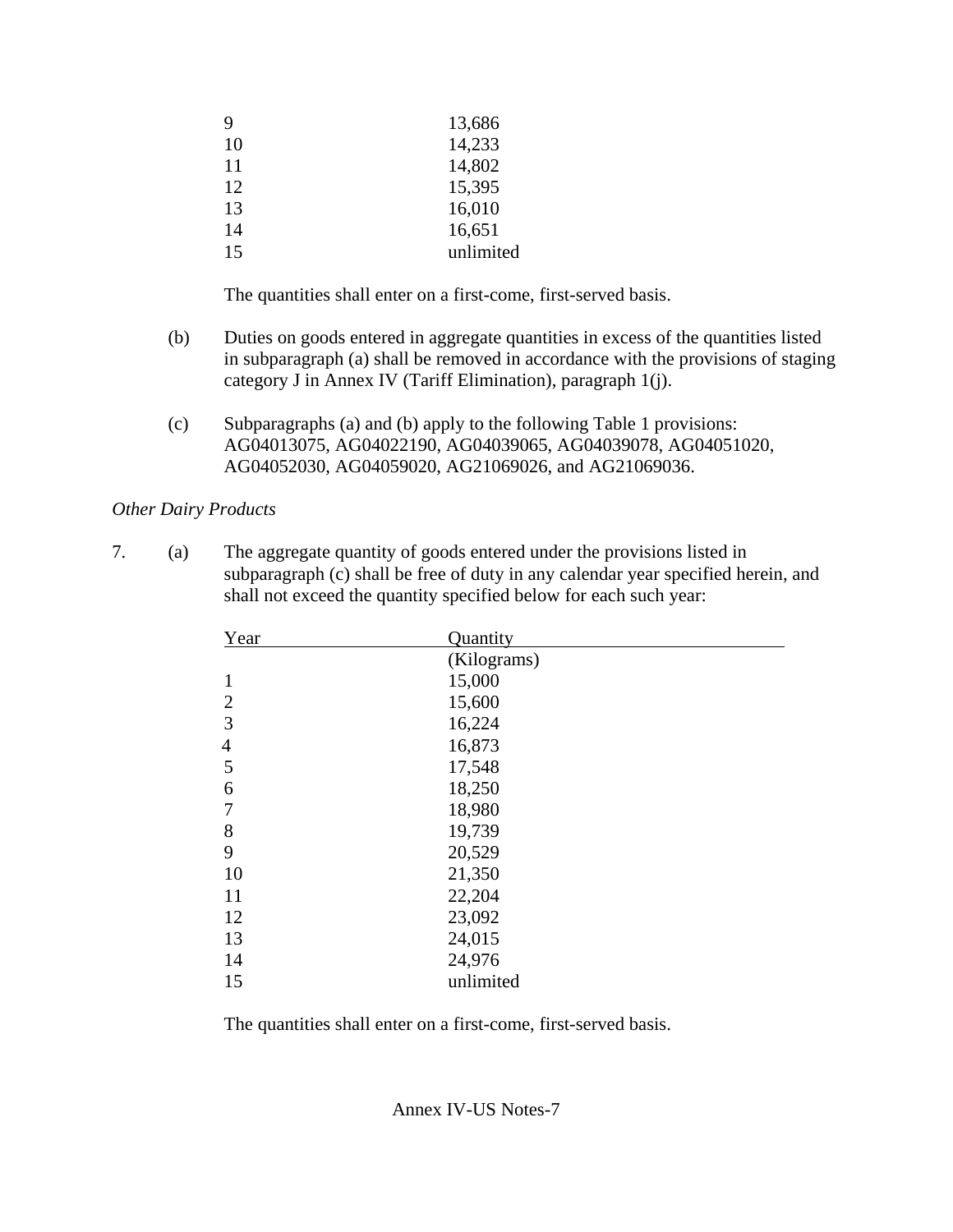- (b) Duties on goods entered in aggregate quantities in excess of the quantities listed in subparagraph (a) shall be removed in accordance with the provisions of staging category J in Annex IV (Tariff Elimination), paragraph 1(j).
- (c) Subparagraphs (a) and (b) apply to the following Table 1 provisions: AG04022950, AG04029170, AG04029190, AG04029945, AG04029955, AG04029990, AG04031050, AG04039095, AG04041015, AG04049050, AG04052070, AG15179060, AG17049058, AG18062026, AG18062028, AG18062036, AG18062038, AG18062082, AG18062083, AG18062087, AG18062089, AG18063206, AG18063208, AG18063216, AG18063218, AG18063270, AG18063280, AG18069008, AG18069010, AG18069018, AG18069020, AG18069028, AG18069030, AG19011030, AG19011040, AG19011075, AG19011085, AG19012015, AG19012050, AG19019043, AG19019047, AG21050040, AG21069009, AG21069066, AG21069087, and AG22029028.

### *Sugar and Sugar-containing Products*

8. (a) Subject to subparagraph (d), the aggregate quantity of goods entered under the provisions listed in subparagraph (c) shall be free of duty in any calendar year specified herein, and shall not exceed the quantity specified below for each such year:

| Year           | Quantity      |
|----------------|---------------|
|                | (Metric Tons) |
| $\mathbf{1}$   | 2,000         |
| $\overline{2}$ | 2,080         |
| 3              | 2,163         |
| $\overline{4}$ | 2,250         |
| 5              | 2,340         |
| 6              | 2,433         |
| $\overline{7}$ | 2,531         |
| 8              | 2,632         |
| 9              | 2,737         |
| 10             | 2,847         |
| 11             | 2,960         |
| 12             | 3,079         |
| 13             | 3,202         |
| 14             | 3,330         |
| 15             | unlimited     |

The quantities shall enter on a first-come, first-serve basis.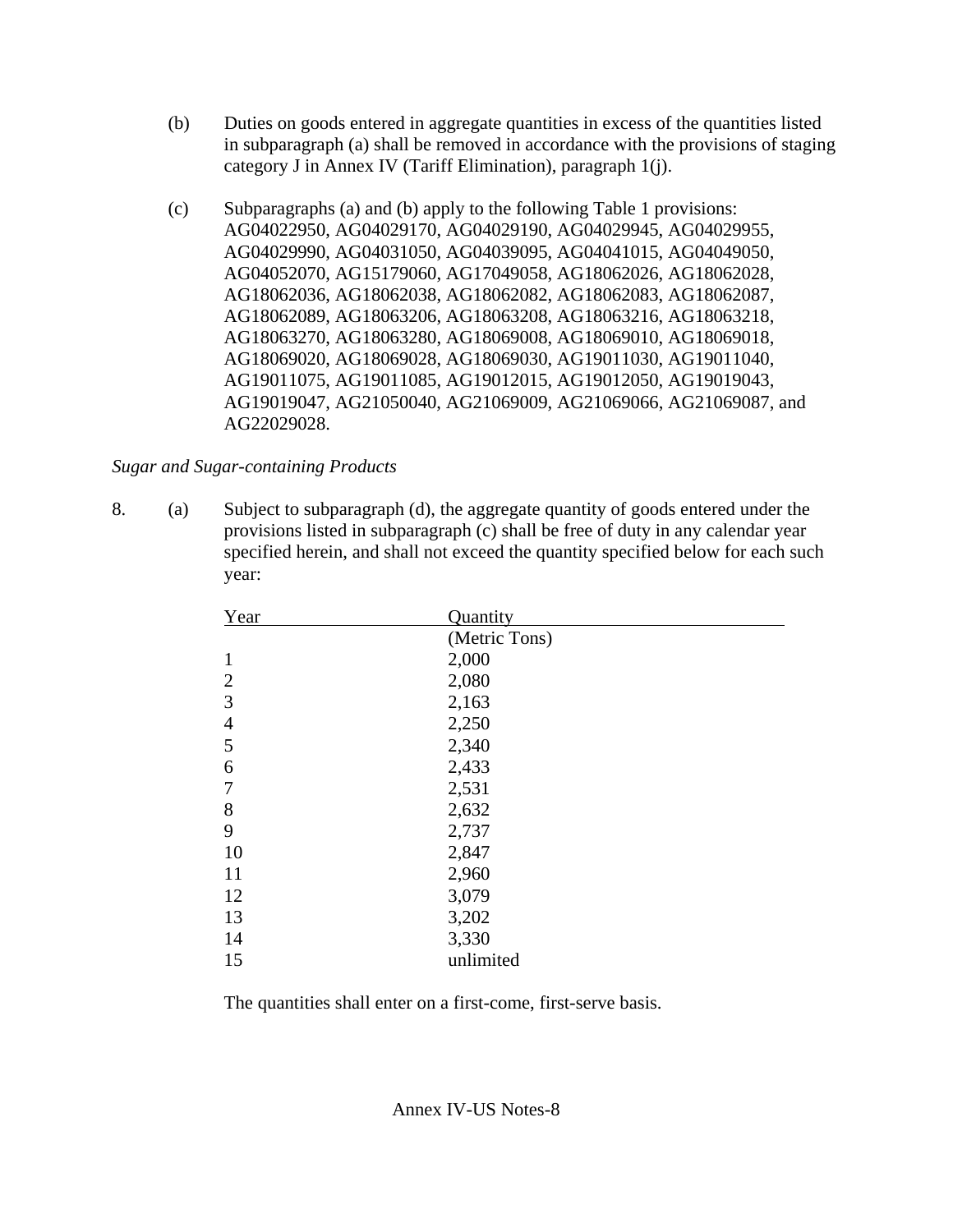- (b) Duties on goods entered in aggregate quantities in excess of the quantities listed in subparagraph (a) shall be removed in accordance with the provisions of staging category K in Annex IV (Tariff Elimination), paragraph 1(k).
- (c) Subparagraphs (a) and (b) apply to the following Table 1 provisions: AG17011150, AG17011250, AG17019130, AG17019148, AG17019158, AG17019950, AG17022028, AG17023028, AG17024028, AG17026028, AG17029020, AG17029058, AG17029068, AG17049068, AG17049078, AG18061015, AG18061028, AG18061038, AG18061055, AG18061075, AG18062073, AG18062077, AG18062094, AG18062098, AG18069039, AG18069049, AG18069059, AG 19012025, AG19012035, AG19012060, AG19012070, AG19019054, AG19019058, AG21011238, AG21011248, AG21011258, AG21012038, AG21012048, AG21012058, AG21039078, AG21069046, AG21069072, AG21069076, AG21069080, AG21069091, AG21069094, and AG21069097.
- (d) In any year, duty-free tariff treatment under subparagraph (a) shall be accorded to the lesser of the aggregate quantity set forth in subparagraph (a) or the quantity of goods equal to Morocco's trade surplus, by volume, with all sources for goods in the following subheadings: HS1701.11, HS1701.12, HS1701.91, HS1701.99, HS1702.40, and HS1702.60, except that Morocco's imports of originating goods of the United States under HS1702.40 and HS1702.60 shall not be included in the calculation of Morocco's trade surplus. Morocco's trade surplus will be calculated using the most recent annual data available.
- (e) In any year, preferential tariff treatment under subparagraph (b) shall be accorded to a quantity of goods equal to the amount, if any, by which Morocco's trade surplus, as calculated under subparagraph (d), exceeds the quantity set out in subparagraph (a) for that year.

#### *Peanuts*

| Year | Quantity    |  |
|------|-------------|--|
|      | (Kilograms) |  |
|      | 1,000       |  |
| 2    | 1,040       |  |
| 3    | 1,082       |  |
| 4    | 1,125       |  |
| 5    | 1,170       |  |
| 6    | 1,217       |  |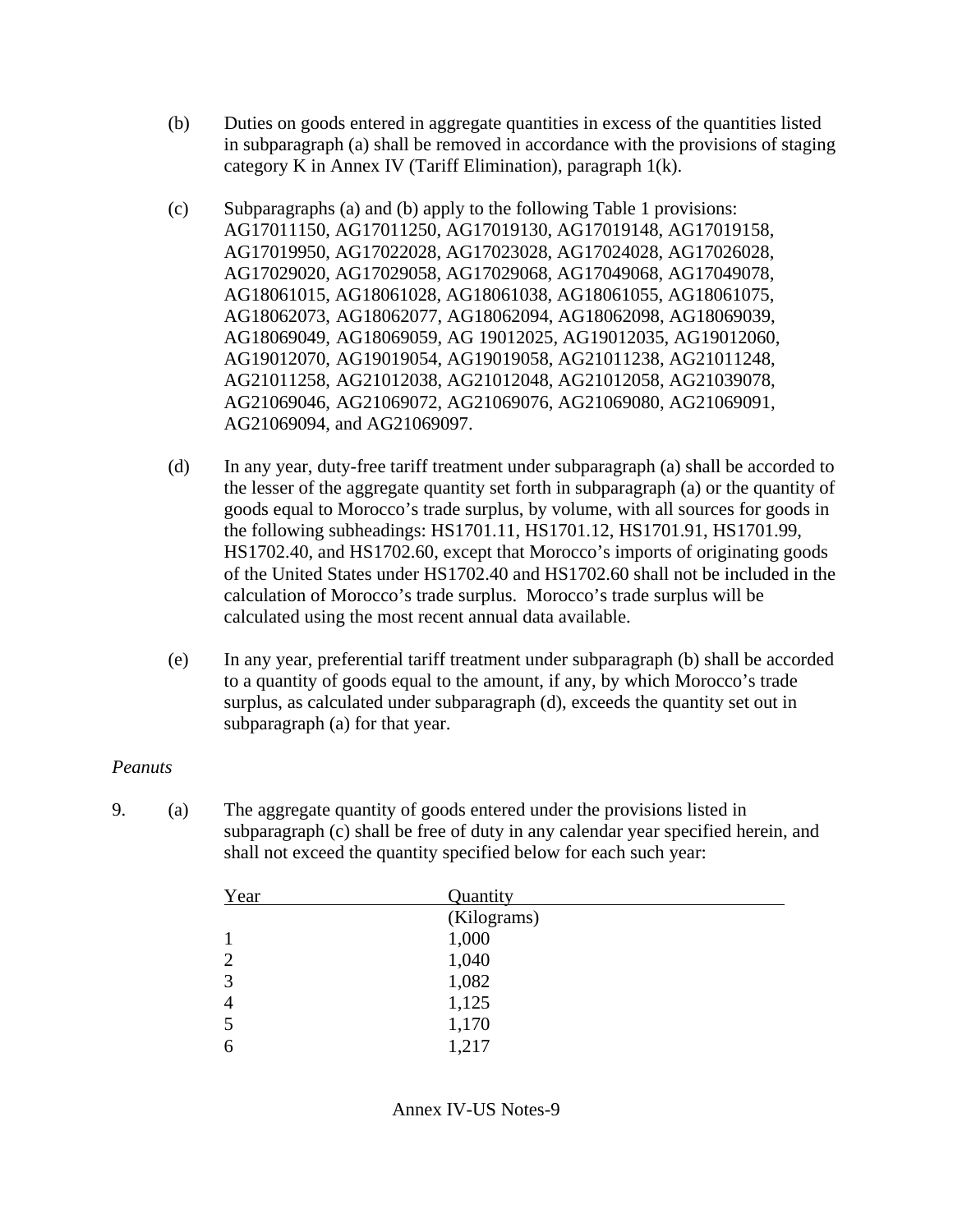|    | 1,265     |
|----|-----------|
| 8  | 1,316     |
| 9  | 1,369     |
| 10 | 1,423     |
| 11 | 1,480     |
| 12 | 1,539     |
| 13 | 1,601     |
| 14 | 1,665     |
| 15 | unlimited |
|    |           |

- (b) Duties on goods entered in aggregate quantities in excess of the quantities listed in subparagraph (a) shall be removed in accordance with the provisions of staging category J in Annex IV (Tariff Elimination), paragraph 1(j).
- (c) Subparagraphs (a) and (b) apply to the following Table 1 provisions: AG12021080, AG12022080, AG20081115, AG20081135, and AG20081160.

#### *Tobacco*

10. (a) The aggregate quantity of goods entered under the provisions listed in subparagraph (c) shall be free of duty in any calendar year specified herein, and shall not exceed the quantity specified below for each such year:

| Year           | Quantity    |  |
|----------------|-------------|--|
|                | (Kilograms) |  |
| $\mathbf{1}$   | 5,000       |  |
| $\overline{2}$ | 5,200       |  |
| 3              | 5,408       |  |
| $\overline{4}$ | 5,624       |  |
| 5              | 5,849       |  |
| 6              | 6,083       |  |
| $\tau$         | 6,327       |  |
| 8              | 6,580       |  |
| 9              | 6,843       |  |
| 10             | 7,117       |  |
| 11             | 7,401       |  |
| 12             | 7,697       |  |
| 13             | 8,005       |  |
| 14             | 8,325       |  |
| 15             | unlimited   |  |

The quantities shall enter on a first-come, first-served basis.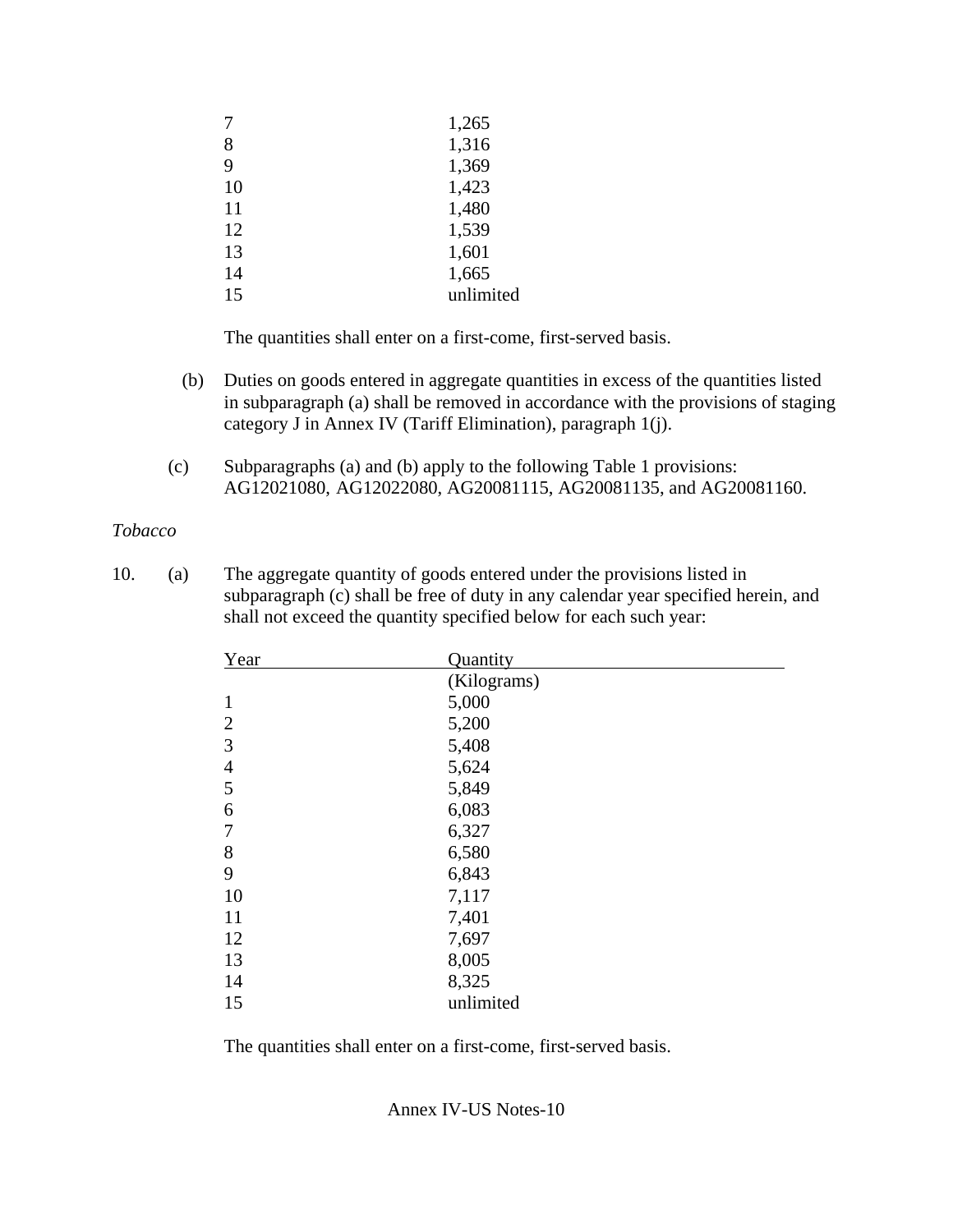- (b) Duties on goods entered in aggregate quantities in excess of the quantities listed in subparagraph (a) shall be removed in accordance with the provisions of staging category J in Annex IV (Tariff Elimination), paragraph 1(j).
- (c) Subparagraphs (a) and (b) apply to the following Table 1 provisions: AG24011065, AG24012035, AG24012087, AG24013070, AG24031090, AG24039147, and AG24039990.

# *Cotton*

11. (a) The aggregate quantity of goods entered under the provisions listed in subparagraph (c) shall be free of duty in any calendar year specified herein, and shall not exceed the quantity specified below for each such year:

| Year           | Quantity    |
|----------------|-------------|
|                | (Kilograms) |
| $\mathbf{1}$   | 5,000       |
| $\overline{2}$ | 5,200       |
| 3              | 5,408       |
| $\overline{4}$ | 5,624       |
| 5              | 5,849       |
| 6              | 6,083       |
| $\overline{7}$ | 6,327       |
| 8              | 6,580       |
| 9              | 6,843       |
| 10             | 7,117       |
| 11             | 7,401       |
| 12             | 7,697       |
| 13             | 8,005       |
| 14             | 8,325       |
| 15             | unlimited   |

The quantities shall enter on a first-come, first-served basis.

- (b) Duties on goods entered in aggregate quantities in excess of the quantities listed in subparagraph (a) shall be removed in accordance with the provisions of staging category J in Annex IV (Tariff Elimination), paragraph 1(j).
- (c) Subparagraphs (a) and (b) apply to the following Table 1 provisions: AG52010018, AG52010028, AG52010038, AG52010080, AG52029930, and AG52030030.

*Preserved Tomato Products and Tomato Paste/Puree*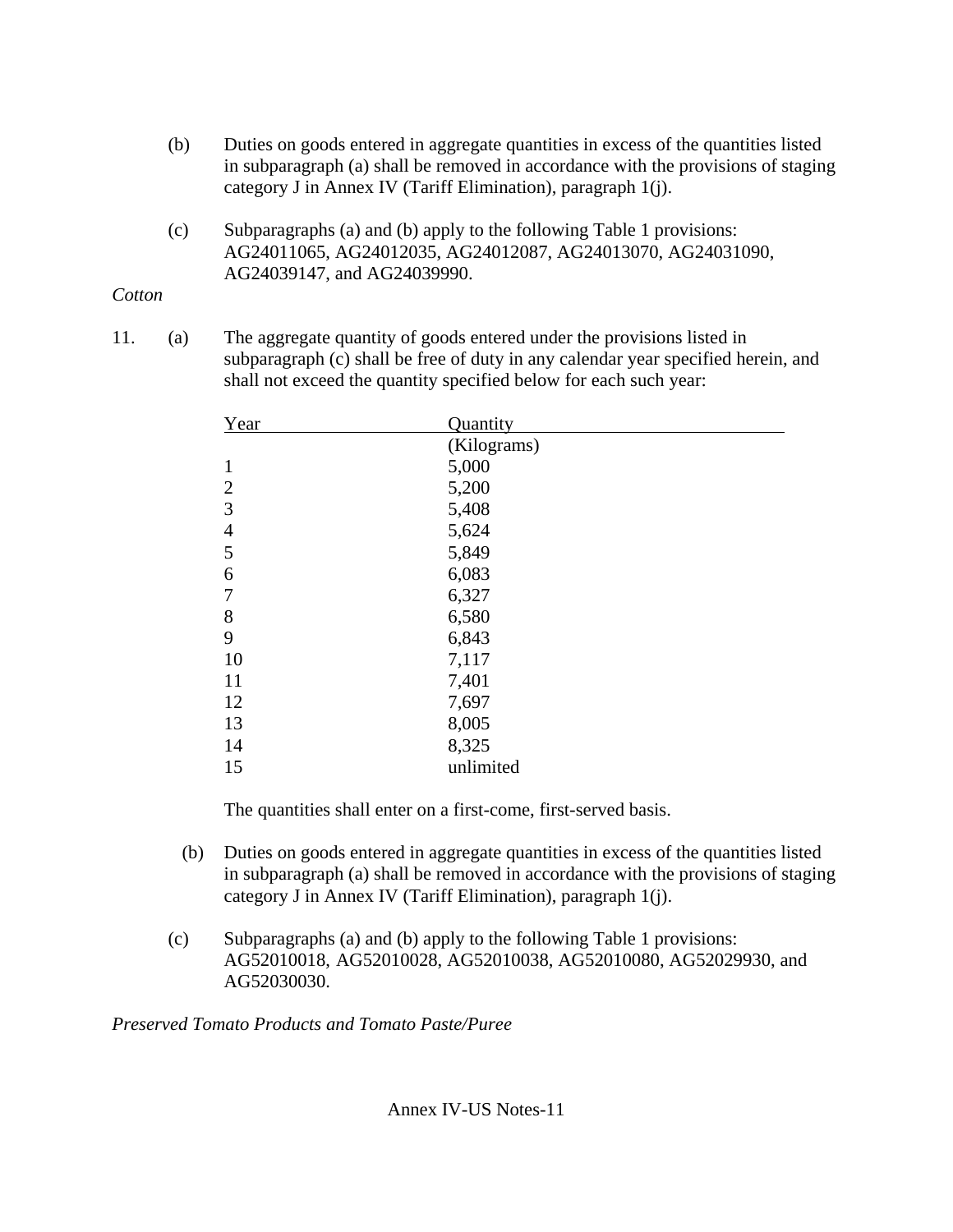12. (a) The aggregate quantity of goods entered under the provisions listed in subparagraph (c) shall be free of duty in any calendar year specified herein, and shall not exceed the quantity specified below for each such year:

| Year           | Quantity      |
|----------------|---------------|
|                | (Metric tons) |
| $\mathbf{1}$   | 300           |
| $\overline{2}$ | 312           |
| 3              | 324           |
| $\overline{4}$ | 337           |
| 5              | 351           |
| 6              | 365           |
| $\overline{7}$ | 380           |
| 8              | 395           |
| 9              | 411           |
| 10             | 427           |
| 11             | 444           |
| 12             | 462           |
| 13             | 480           |
| 14             | 500           |
| 15             | unlimited     |

The quantities shall enter on a first-come, first-served basis.

- (b) Duties on goods entered in aggregate quantities in excess of the quantities listed in subparagraph (a) shall be removed in accordance with the provisions of staging category J in Annex IV (Tariff Elimination), paragraph 1(j).
- (c) Subparagraphs (a) and (b) apply to the following Table 1 provisions: AG20021000 and AG20029080.

#### *Tomato Sauces*

13. (a) The aggregate quantity of goods entered under the provisions listed in subparagraph (c) shall be free of duty in any calendar year specified herein, and shall not exceed the quantity specified below for each such year:

| Year | Quantity      |  |
|------|---------------|--|
|      | (Metric tons) |  |
|      | 200           |  |
|      | 208           |  |
| 3    | 216           |  |
| 4    | 225           |  |
|      | 234           |  |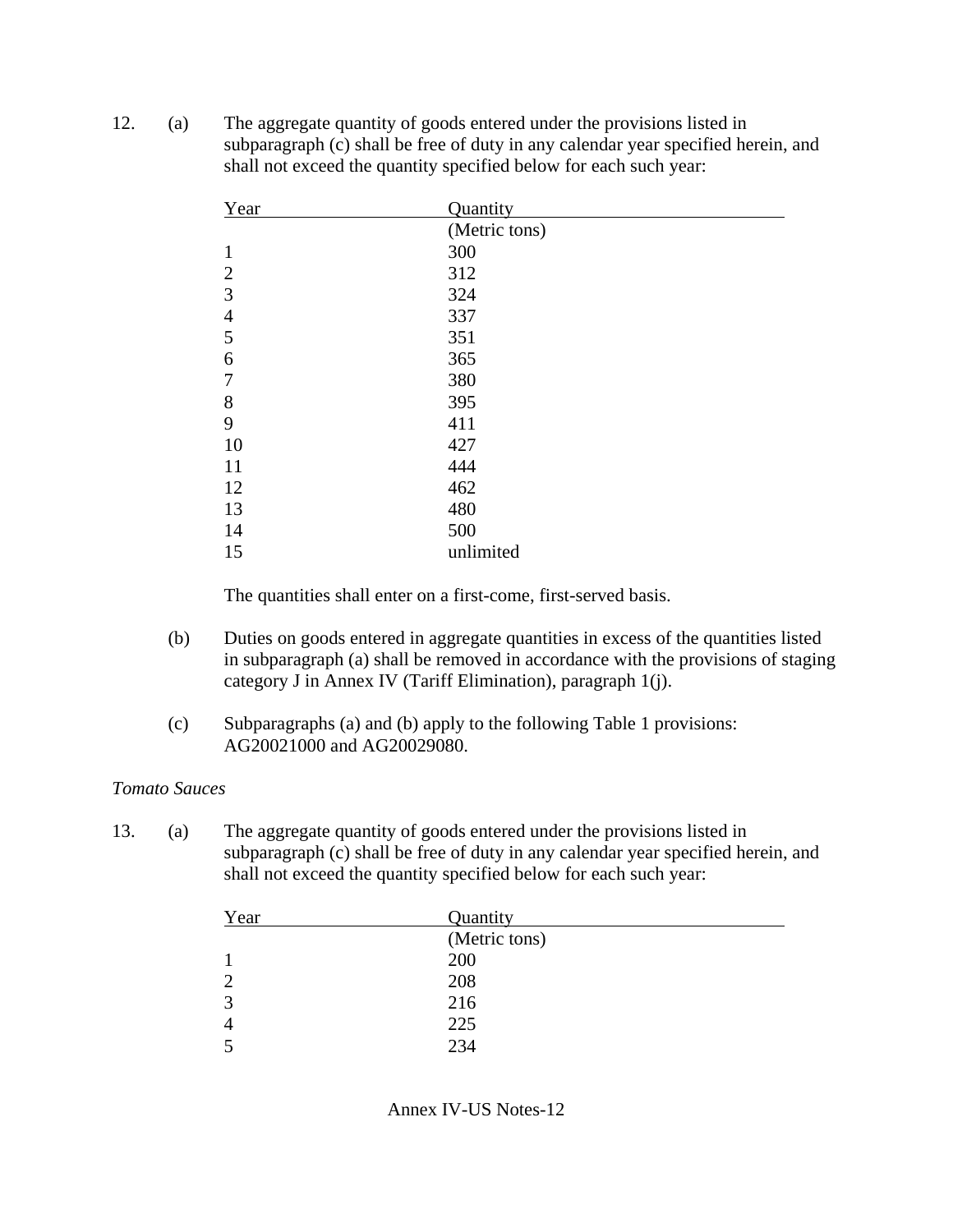| 6  | 243       |
|----|-----------|
| 7  | 253       |
| 8  | 263       |
| 9  | 274       |
| 10 | 285       |
| 11 | 296       |
| 12 | 308       |
| 13 | 320       |
| 14 | 333       |
| 13 | unlimited |

- (b) Duties on goods entered in aggregate quantities in excess of the quantities listed in subparagraph (a) shall be removed in accordance with the provisions of staging category J in Annex IV (Tariff Elimination), paragraph 1(j).
- (c) Subparagraphs (a) and (b) apply to the following Table 1 provision: AG21032040.

*Wine* 

- 14**.** (a) The duty on goods provided for in Table 1 provision AG22042120 shall remain at the base rate for years one through seven. Beginning January 1 of year eight, the duty shall be reduced by 7.7 percent from the base rate. Beginning January 1 of year nine, the duty shall be reduced by 35.9 percent from the base rate. Beginning January 1 of year ten, the duty shall be reduced by 64.1 percent from the base rate. Such goods shall be duty-free effective January 1 of year 11.
	- (b) The duty on goods provided for in Table 1 provision AG22042150 shall remain at the base rate for years one through ten. Such goods shall be duty-free effective January 1 of year 11.
	- (c) The duty on goods provided for in Table 1 provision AG22042920 shall remain at the base rate for years one through seven. Beginning January 1 of year eight, the duty shall be reduced by 2.7 percent from the base rate. Beginning January 1 of year nine, the duty shall be reduced by 32.4 percent from the base rate. Beginning January 1 of year ten, the duty shall be reduced by 62.2 percent from the base rate. Such goods shall be duty-free effective January 1 of year 11.
	- (d) The duty on goods provided for in Table 1 provision AG22042940 shall remain at the base rate for years one through nine. Beginning January 1 of year 10, the duty shall be reduced by 41.7 percent from the base rate. Such goods shall be dutyfree effective January 1 of year 11.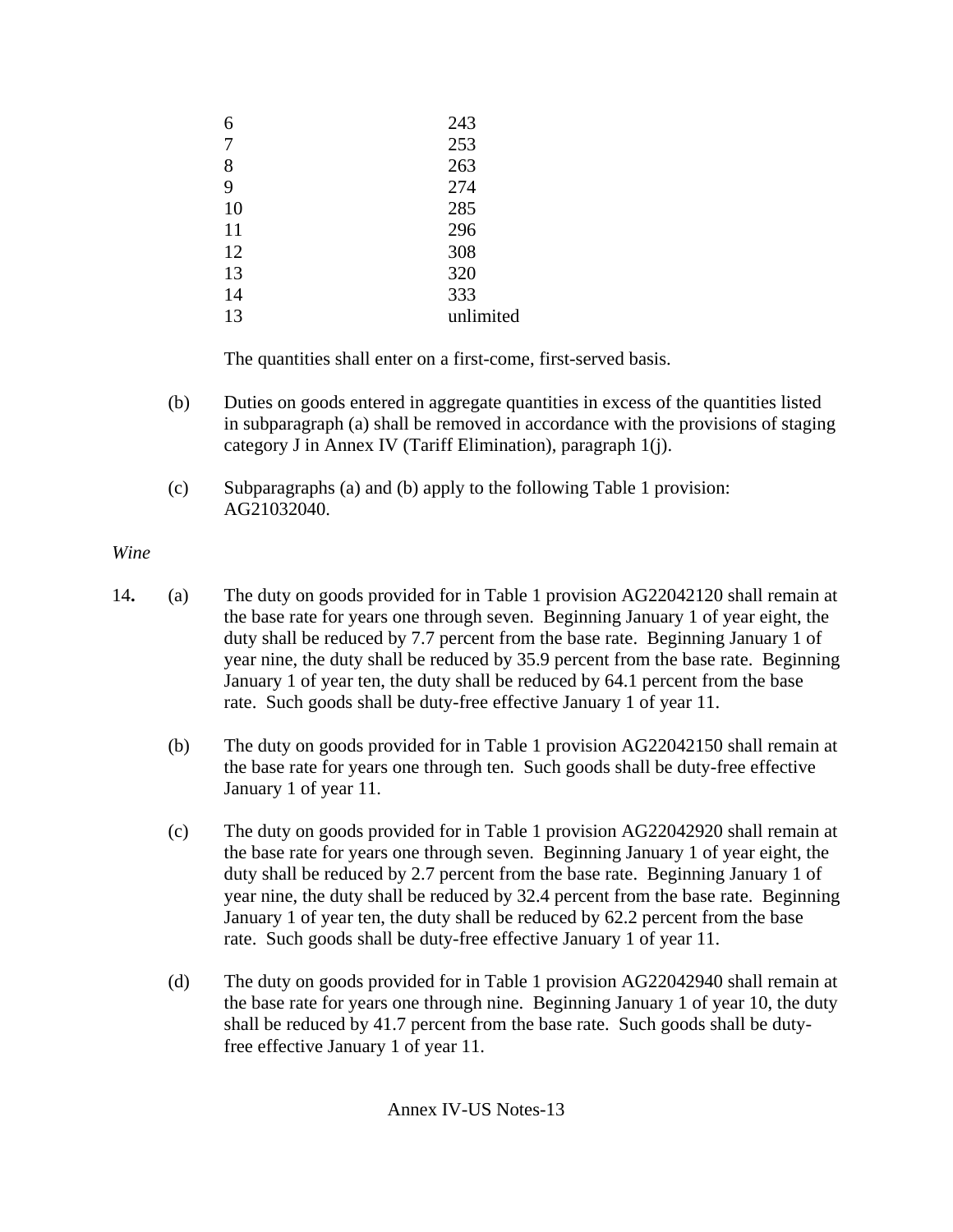- (e) The duty on goods provided for in Table 1 provision AG22042960 shall be reduced by 16.3 percent from the base rate beginning on the date this Agreement enters into force. Beginning January 1 of year two, the duty shall be reduced by 24.4 percent from the base rate. Beginning January 1 of year three, the duty shall be reduced by 32.6 percent from the base rate. Beginning January 1 of year four, the duty shall be reduced by 40.7 percent from the base rate. Beginning January 1 of year five, the duty shall be reduced by 48.8 percent from the base rate. Beginning January 1 of year six, the duty shall be reduced by 57.0 percent from the base rate. Beginning January 1 of year seven, the duty shall be reduced by 65.1 percent from the base rate. Beginning January 1 of year eight, the duty shall be reduced by 73.3 percent from the base rate. Beginning January 1 of year nine, the duty shall be reduced by 81.4 percent from the base rate. Beginning January 1 of year ten, the duty shall be reduced by 89.6 percent from the base rate. Such goods shall be duty-free effective January 1 of year 11.
- (f) The duty on goods provided for in Table 1 provision AG22042980 hall be reduced by 16.3 percent from the base rate beginning on the date this Agreement enters into force. Beginning January 1 of year two, the duty shall be reduced by 24.4 percent from the base rate. Beginning January 1 of year three, the duty shall be reduced by 32.6 percent from the base rate. Beginning January 1 of year four, the duty shall be reduced by 40.7 percent from the base rate. Beginning January 1 of year five, the duty shall be reduced by 48.8 percent from the base rate. Beginning January 1 of year six, the duty shall be reduced by 57.0 percent from the base rate. Beginning January 1 of year seven, the duty shall be reduced by 65.1 percent from the base rate. Beginning January 1 of year eight, the duty shall be reduced by 73.3 percent from the base rate. Beginning January 1 of year nine, the duty shall be reduced by 81.4 percent from the base rate. Beginning January 1 of year ten, the duty shall be reduced by 89.6 percent from the base rate. Such goods shall be duty-free effective January 1 of year 11.
- (g) The duty on goods provided for in Table 1 provision AG22043000 shall remain at the base rate for years one through nine. Beginning January 1 of year ten the duty shall be reduced by 33.3 percent from the base rate. Such goods shall be duty-free effective January 1 of year 11.

## *Dried Onions*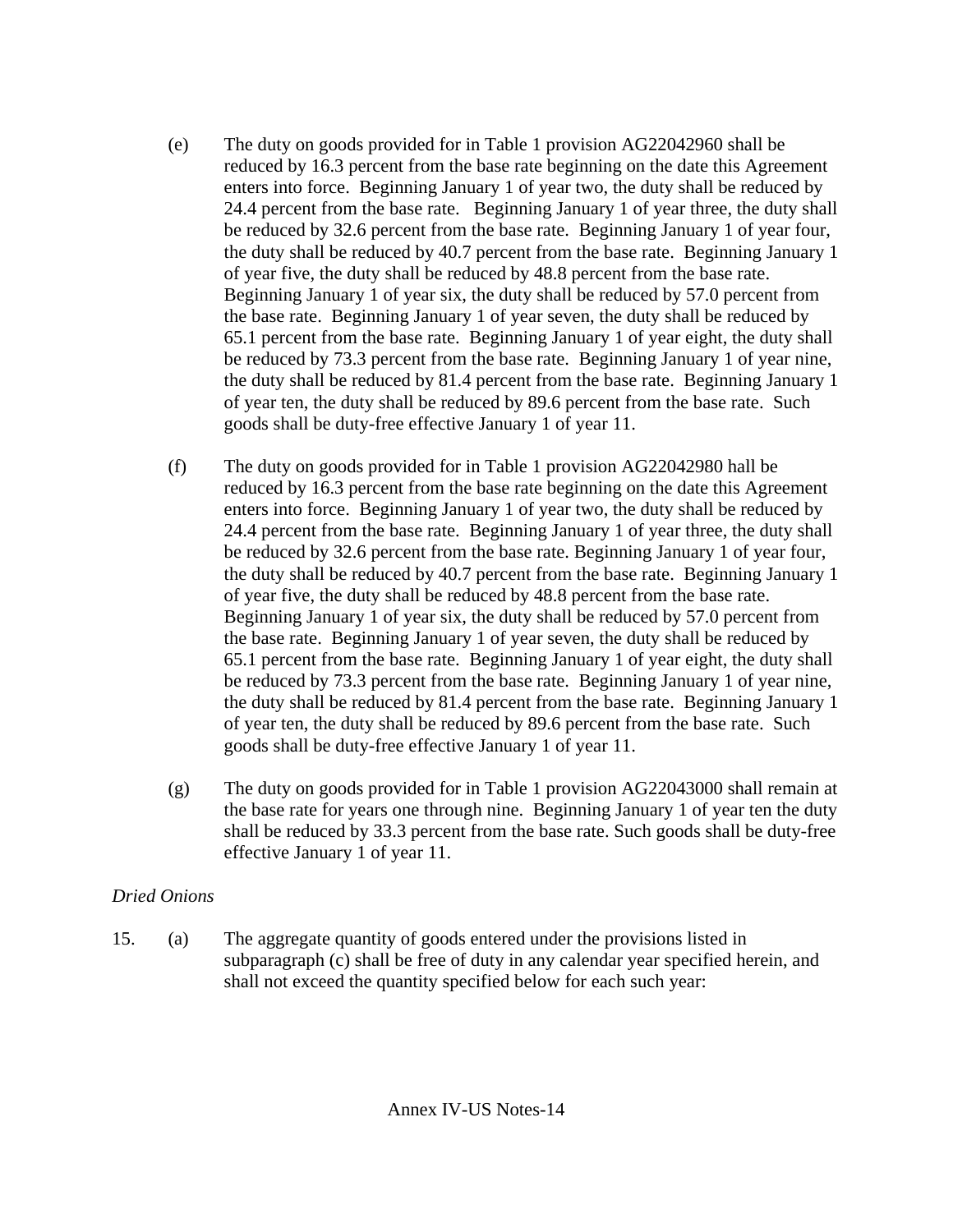| Year           | Quantity    |  |
|----------------|-------------|--|
|                | (Kilograms) |  |
| $\mathbf{1}$   | 10,000      |  |
| $\overline{2}$ | 10,400      |  |
| 3              | 10,816      |  |
| $\overline{4}$ | 11,249      |  |
| 5              | 11,699      |  |
| 6              | 12,167      |  |
| $\overline{7}$ | 12,653      |  |
| 8              | 13,159      |  |
| 9              | 13,686      |  |
| 10             | 14,233      |  |
| 11             | 14,802      |  |
| 12             | 15,395      |  |
| 13             | 16,010      |  |
| 14             | 16,651      |  |
| 15             | unlimited   |  |

- (b) Duties on goods entered in aggregate quantities in excess of the quantities listed in subparagraph (a) shall be removed in accordance with the provisions of staging category J in Annex IV (Tariff Elimination), paragraph 1(j).
- (c) Subparagraphs (a) and (b) apply to the following Table 1 provisions: AG07122020 and AG07122040.

### *Dried Garlic*

| Year           | Quantity    |
|----------------|-------------|
|                | (Kilograms) |
|                | 5,000       |
| $\overline{2}$ | 5,200       |
| 3              | 5,408       |
| 4              | 5,624       |
| 5              | 5,849       |
| 6              | 6,083       |
| $\tau$         | 6,327       |
| 8              | 6,580       |
| 9              | 6,843       |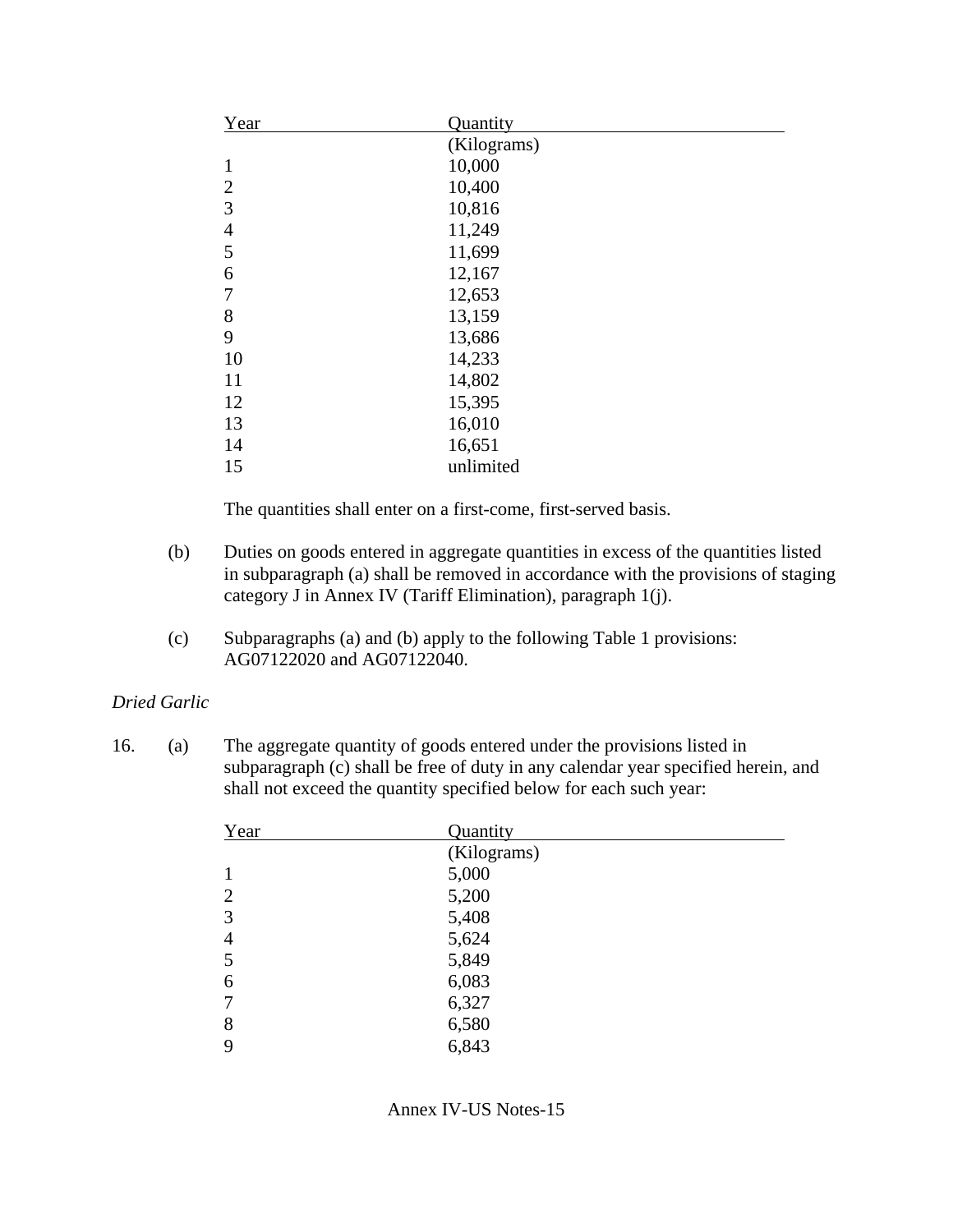| 7,117     |
|-----------|
| 7,401     |
| 7,697     |
| 8,005     |
| 8,325     |
| unlimited |
|           |

- (b) Duties on goods entered in aggregate quantities in excess of the quantities listed in subparagraph (a) shall be removed in accordance with the provisions of staging category J in Annex IV (Tariff Elimination), paragraph 1(j).
- (c) Subparagraphs (a) and (b) apply to the following Table 1 provision: AG07129040.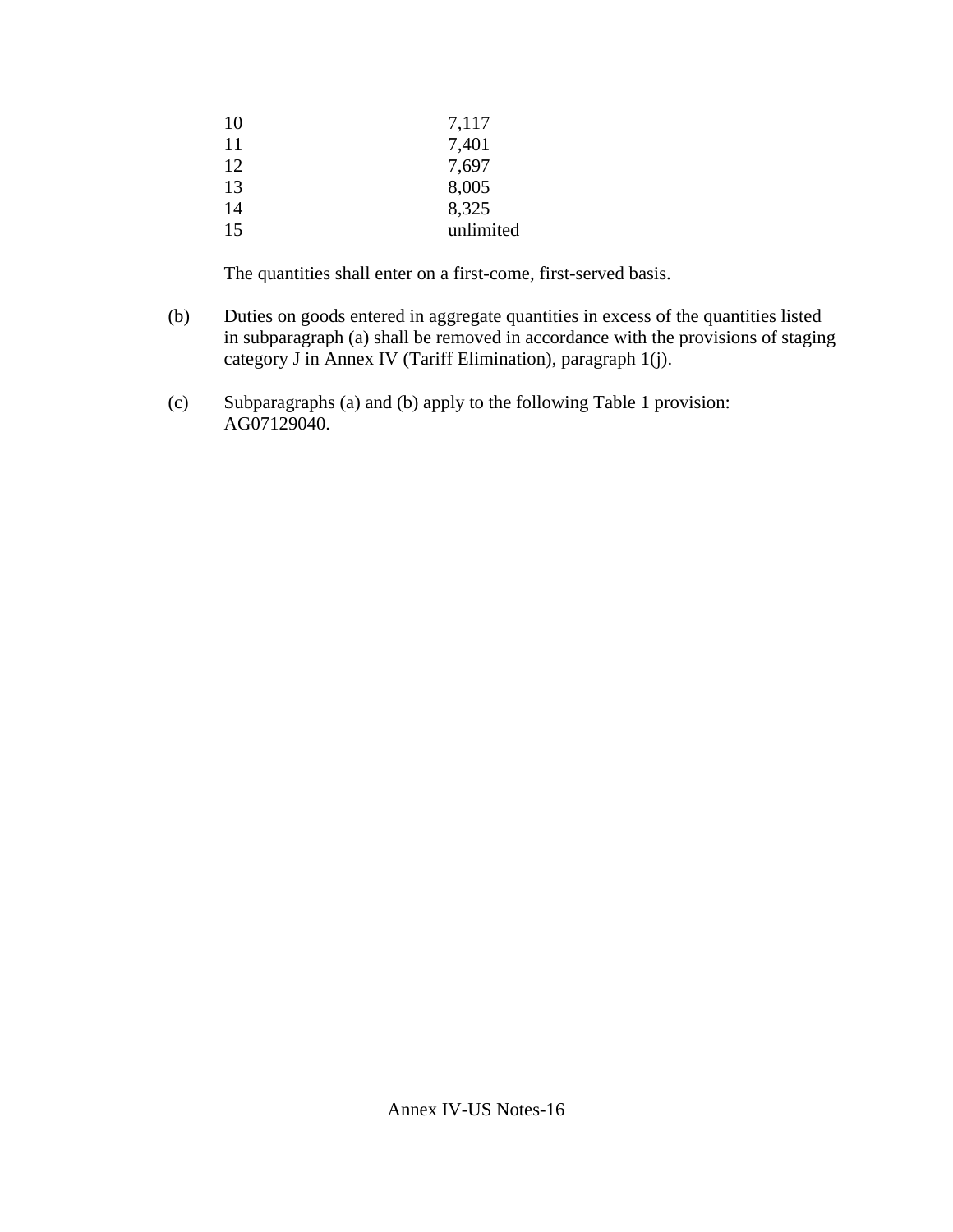Table 1

| Heading | <b>Article Description</b>                     |
|---------|------------------------------------------------|
|         | AG02011050 Provided for in subheading 02011050 |
|         | AG02012080 Provided for in subheading 02012080 |
|         | AG02013080 Provided for in subheading 02013080 |
|         | AG02021050 Provided for in subheading 02021050 |
|         | AG02022080 Provided for in subheading 02022080 |
|         | AG02023080 Provided for in subheading 02023080 |
|         | AG04013025 Provided for in subheading 04013025 |
|         | AG04013075 Provided for in subheading 04013075 |
|         | AG04021050 Provided for in subheading 04021050 |
|         | AG04022125 Provided for in subheading 04022125 |
|         | AG04022150 Provided for in subheading 04022150 |
|         | AG04022190 Provided for in subheading 04022190 |
|         | AG04022950 Provided for in subheading 04022950 |
|         | AG04029170 Provided for in subheading 04029170 |
|         | AG04029190 Provided for in subheading 04029190 |
|         | AG04029945 Provided for in subheading 04029945 |
|         | AG04029955 Provided for in subheading 04029955 |
|         | AG04029990 Provided for in subheading 04029990 |
|         | AG04031050 Provided for in subheading 04031050 |
|         | AG04039016 Provided for in subheading 04039016 |
|         | AG04039045 Provided for in subheading 04039045 |
|         | AG04039055 Provided for in subheading 04039055 |
|         | AG04039065 Provided for in subheading 04039065 |
|         | AG04039078 Provided for in subheading 04039078 |
|         | AG04039095 Provided for in subheading 04039095 |
|         | AG04041015 Provided for in subheading 04041015 |
|         | AG04041090 Provided for in subheading 04041090 |
|         | AG04049050 Provided for in subheading 04049050 |
|         | AG04051020 Provided for in subheading 04051020 |
|         | AG04052030 Provided for in subheading 04052030 |
|         | AG04052070 Provided for in subheading 04052070 |
|         | AG04059020 Provided for in subheading 04059020 |
|         | AG04061008 Provided for in subheading 04061008 |
|         | AG04061018 Provided for in subheading 04061018 |
|         | AG04061028 Provided for in subheading 04061028 |
|         | AG04061038 Provided for in subheading 04061038 |
|         | AG04061048 Provided for in subheading 04061048 |
|         | AG04061058 Provided for in subheading 04061058 |
|         | AG04061068 Provided for in subheading 04061068 |
|         | AG04061078 Provided for in subheading 04061078 |
|         | AG04061088 Provided for in subheading 04061088 |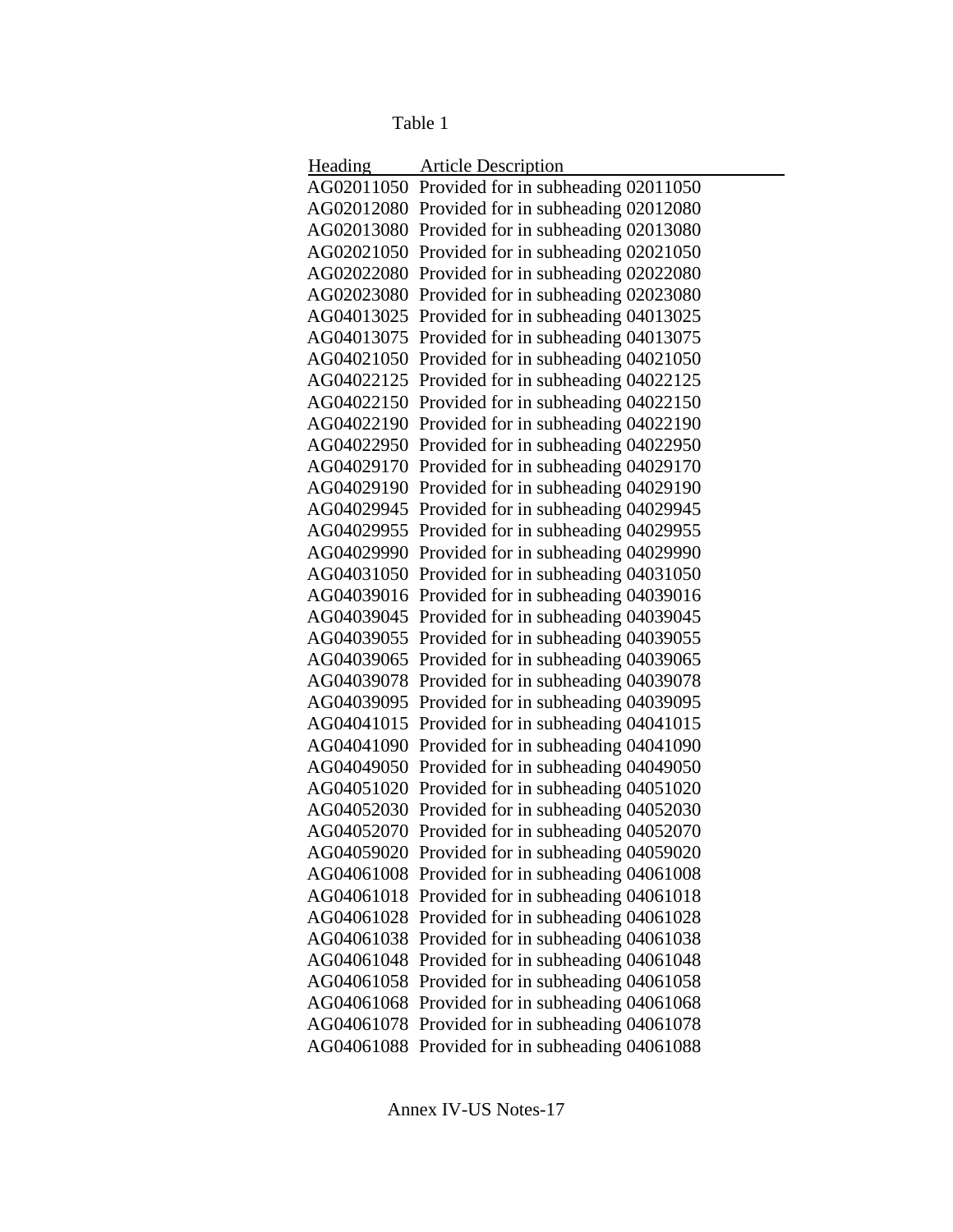|            | AG04062028 Provided for in subheading 04062028 |
|------------|------------------------------------------------|
|            | AG04062033 Provided for in subheading 04062033 |
|            | AG04062039 Provided for in subheading 04062039 |
|            | AG04062048 Provided for in subheading 04062048 |
|            | AG04062053 Provided for in subheading 04062053 |
| AG04062063 | Provided for in subheading 04062063            |
| AG04062067 | Provided for in subheading 04062067            |
| AG04062071 | Provided for in subheading 04062071            |
| AG04062075 | Provided for in subheading 04062075            |
|            | AG04062079 Provided for in subheading 04062079 |
| AG04062083 | Provided for in subheading 04062083            |
| AG04062087 | Provided for in subheading 04062087            |
| AG04062091 | Provided for in subheading 04062091            |
|            | AG04063018 Provided for in subheading 04063018 |
|            | AG04063028 Provided for in subheading 04063028 |
|            | AG04063038 Provided for in subheading 04063038 |
|            | AG04063048 Provided for in subheading 04063048 |
| AG04063053 | Provided for in subheading 04063053            |
| AG04063063 | Provided for in subheading 04063063            |
| AG04063067 | Provided for in subheading 04063067            |
| AG04063071 | Provided for in subheading 04063071            |
| AG04063075 | Provided for in subheading 04063075            |
| AG04063079 | Provided for in subheading 04063079            |
|            | AG04063083 Provided for in subheading 04063083 |
| AG04063087 | Provided for in subheading 04063087            |
| AG04063091 | Provided for in subheading 04063091            |
| AG04064070 | Provided for in subheading 04064070            |
|            | AG04069012 Provided for in subheading 04069012 |
|            | AG04069018 Provided for in subheading 04069018 |
|            | AG04069032 Provided for in subheading 04069032 |
|            | AG04069037 Provided for in subheading 04069037 |
|            | AG04069042 Provided for in subheading 04069042 |
|            | AG04069048 Provided for in subheading 04069048 |
|            | AG04069054 Provided for in subheading 04069054 |
|            | AG04069068 Provided for in subheading 04069068 |
| AG04069074 | Provided for in subheading 04069074            |
| AG04069078 | Provided for in subheading 04069078            |
| AG04069084 | Provided for in subheading 04069084            |
| AG04069088 | Provided for in subheading 04069088            |
| AG04069092 | Provided for in subheading 04069092            |
| AG04069094 | Provided for in subheading 04069094            |
| AG04069097 | Provided for in subheading 04069097            |
| AG07122020 | Provided for in subheading 07122020            |
| AG07122040 | Provided for in subheading 07122040            |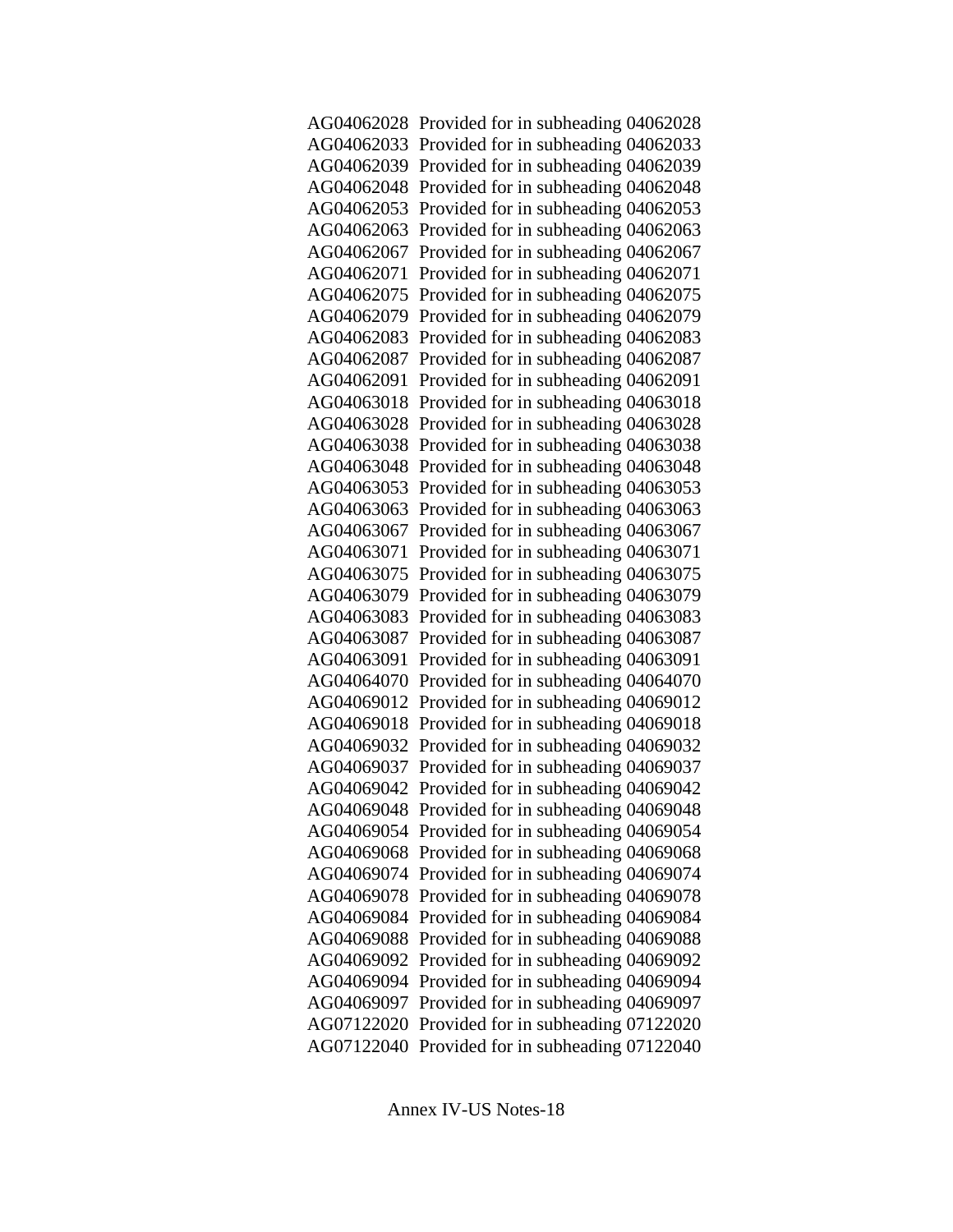|            | AG07129040 Provided for in subheading 07129040 |
|------------|------------------------------------------------|
|            | AG12021080 Provided for in subheading 12021080 |
|            | AG12022080 Provided for in subheading 12022080 |
|            | AG15179060 Provided for in subheading 15179060 |
|            | AG17011150 Provided for in subheading 17011150 |
|            | AG17011250 Provided for in subheading 17011250 |
|            | AG17019130 Provided for in subheading 17019130 |
|            | AG17019148 Provided for in subheading 17019148 |
|            | AG17019158 Provided for in subheading 17019158 |
|            | AG17019950 Provided for in subheading 17019950 |
|            | AG17022028 Provided for in subheading 17022028 |
|            | AG17023028 Provided for in subheading 17023028 |
|            | AG17024028 Provided for in subheading 17024028 |
|            | AG17026028 Provided for in subheading 17026028 |
|            | AG17029020 Provided for in subheading 17029020 |
|            | AG17029058 Provided for in subheading 17029058 |
|            | AG17029068 Provided for in subheading 17029068 |
|            | AG17049058 Provided for in subheading 17049058 |
|            | AG17049068 Provided for in subheading 17049068 |
|            | AG17049078 Provided for in subheading 17049078 |
|            | AG18061015 Provided for in subheading 18061015 |
|            | AG18061028 Provided for in subheading 18061028 |
|            | AG18061038 Provided for in subheading 18061038 |
|            | AG18061055 Provided for in subheading 18061055 |
|            | AG18061075 Provided for in subheading 18061075 |
|            | AG18062026 Provided for in subheading 18062026 |
|            | AG18062028 Provided for in subheading 18062028 |
|            | AG18062036 Provided for in subheading 18062036 |
|            | AG18062038 Provided for in subheading 18062038 |
|            | AG18062073 Provided for in subheading 18062073 |
|            | AG18062077 Provided for in subheading 18062077 |
|            | AG18062082 Provided for in subheading 18062082 |
|            | AG18062083 Provided for in subheading 18062083 |
|            | AG18062087 Provided for in subheading 18062087 |
|            | AG18062089 Provided for in subheading 18062089 |
|            | AG18062094 Provided for in subheading 18062094 |
|            | AG18062098 Provided for in subheading 18062098 |
|            | AG18063206 Provided for in subheading 18063206 |
|            | AG18063208 Provided for in subheading 18063208 |
|            | AG18063216 Provided for in subheading 18063216 |
|            | AG18063218 Provided for in subheading 18063218 |
| AG18063270 | Provided for in subheading 18063270            |
|            | AG18063280 Provided for in subheading 18063280 |
|            | AG18069008 Provided for in subheading 18069008 |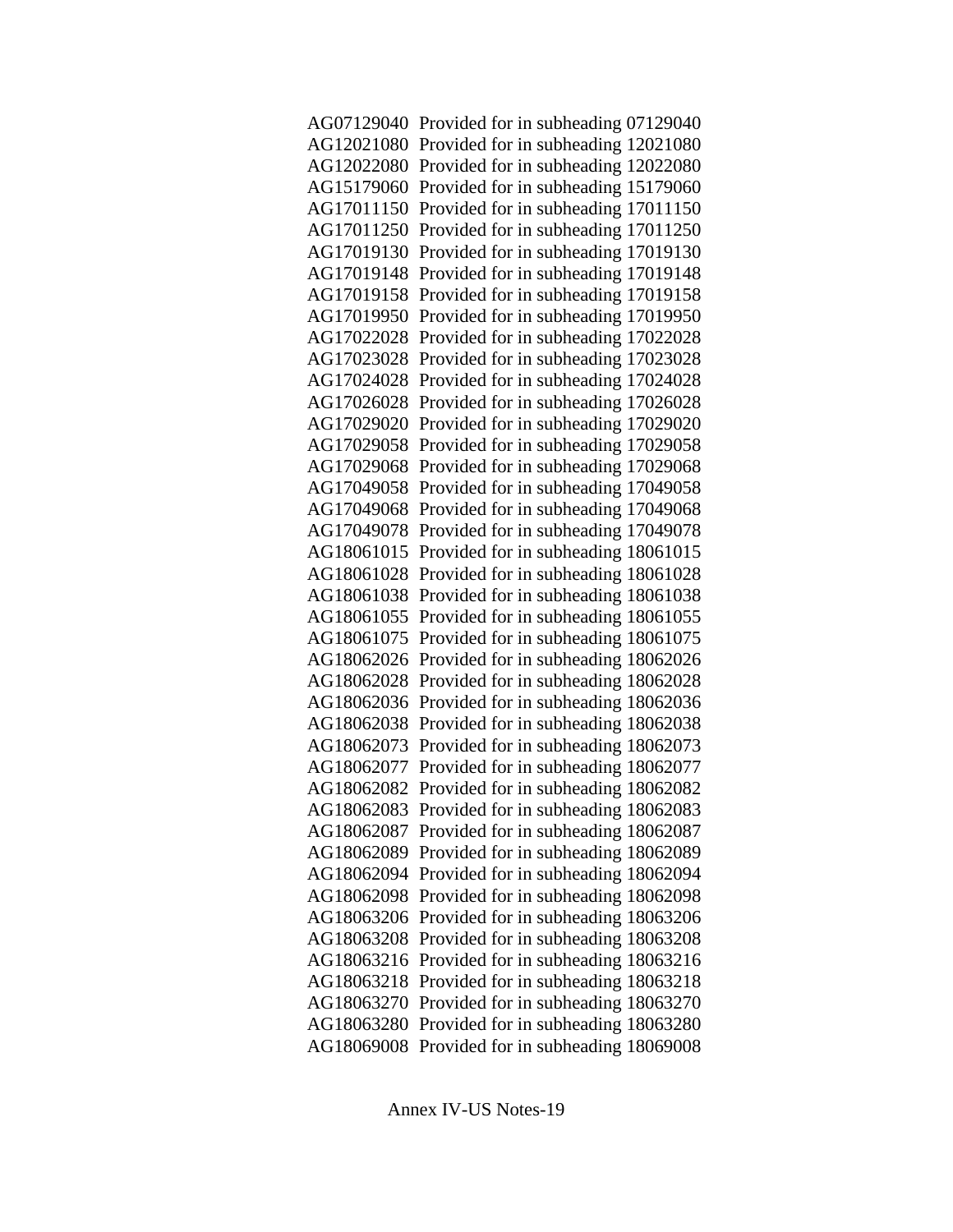| AG18069010 Provided for in subheading 18069010 |
|------------------------------------------------|
| AG18069018 Provided for in subheading 18069018 |
| AG18069020 Provided for in subheading 18069020 |
| AG18069028 Provided for in subheading 18069028 |
| AG18069030 Provided for in subheading 18069030 |
| AG18069039 Provided for in subheading 18069039 |
| AG18069049 Provided for in subheading 18069049 |
| AG18069059 Provided for in subheading 18069059 |
| AG19011030 Provided for in subheading 19011030 |
| AG19011040 Provided for in subheading 19011040 |
| AG19011075 Provided for in subheading 19011075 |
| AG19011085 Provided for in subheading 19011085 |
| AG19012015 Provided for in subheading 19012015 |
| AG19012025 Provided for in subheading 19012025 |
| AG19012035 Provided for in subheading 19012035 |
| AG19012050 Provided for in subheading 19012050 |
| AG19012060 Provided for in subheading 19012060 |
| AG19012070 Provided for in subheading 19012070 |
| AG19019036 Provided for in subheading 19019036 |
| AG19019043 Provided for in subheading 19019043 |
| AG19019047 Provided for in subheading 19019047 |
| AG19019054 Provided for in subheading 19019054 |
| AG19019058 Provided for in subheading 19019058 |
| AG20021000 Provided for in subheading 20021000 |
| AG20029080 Provided for in subheading 20029080 |
| AG20081115 Provided for in subheading 20081115 |
| AG20081135 Provided for in subheading 20081135 |
| AG20081160 Provided for in subheading 20081160 |
| AG21011238 Provided for in subheading 21011238 |
| AG21011248 Provided for in subheading 21011248 |
| AG21011258 Provided for in subheading 21011258 |
| AG21012038 Provided for in subheading 21012038 |
| AG21012048 Provided for in subheading 21012048 |
| AG21012058 Provided for in subheading 21012058 |
| AG21032040 Provided for in subheading 21032040 |
| AG21039078 Provided for in subheading 21039078 |
| AG21050020 Provided for in subheading 21050020 |
| AG21050040 Provided for in subheading 21050040 |
| AG21069009 Provided for in subheading 21069009 |
| AG21069026 Provided for in subheading 21069026 |
| AG21069036 Provided for in subheading 21069036 |
| AG21069046 Provided for in subheading 21069046 |
| AG21069066 Provided for in subheading 21069066 |
| AG21069072 Provided for in subheading 21069072 |